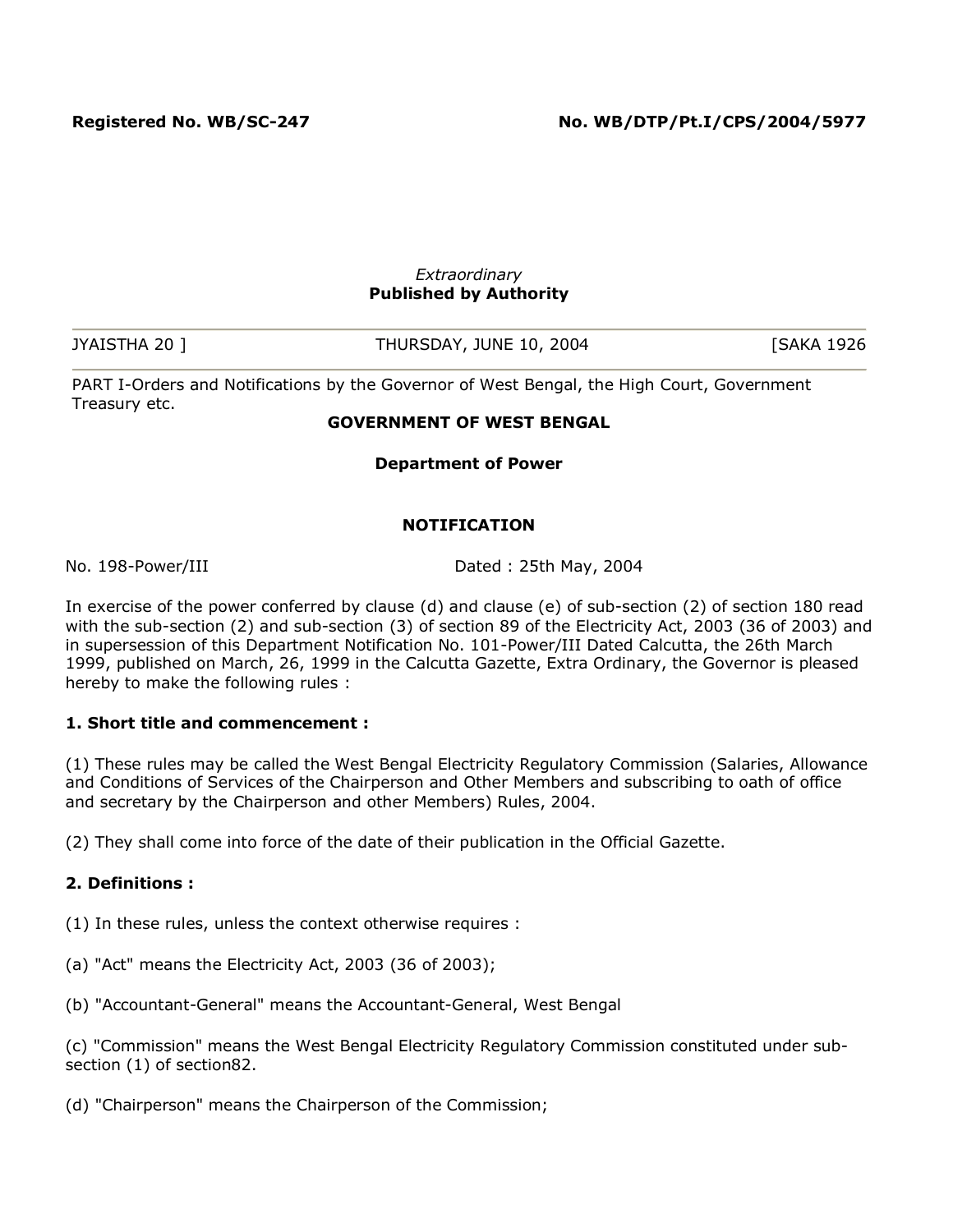- (e) "Form" means the Form appended to these rules;
- (f) "Member" means the Member of the Commission;
- (g) "Section" means section of the Act.

(2) Words and expressions used in these rules but not defined shall have the meanings respectively assigned to them in the Act.

### **3. Pay :**

The Chairperson shall receive a fixed pay of rupees twinty-six thousand plus special allowance of rupees one thousand only per month and every other Member shall receive payin the scale of Rs.18,400-500-22,400/- per month.

Provided that if any other Member was in receipt of pay in any scale equal to or higher than Rs.18,400-500-22,400/- before his joining the Commission as a Member, he shall receive pay in the scale of Rs.22,400-525-24,500/-.

Provided also that in the case of appointment of any person as Chairperson or other member, if such person has retired as a Judge of High Court or from the service under the Central Government or the State Government and is in receipt of or has received, or has become entitled to receive, any retirement benefit byway of pension or gratuity, or both, the pay of such person shall be reduced by the gross amount of pension drawn or to be drawn by him.

### **4. Dearness Allowance :**

The Chairperson shall receive dearness allowance applicable to a Judge of a High Court from time-totime. Every other Member shall receive dearness allowance and other allowances, if any, at the rates admissible to All India Service Officers serving in the State drawing equivalent pay.

Provided that relief for pensioners as may be sanctioned by the Central Government or the State Government, as the case may be shall not be admissible to a person governed by the second proviso to rule 3.

### **5. Special Pension :**

(1) The Chairperson or any other Member shall be entitled to a special pension. If he has put in at least two years' service, provided that he has not been removed from his office in the commission under Section 90 of the Act.

(2) The special pension payable to the Chairperson or any other Member under sub-rule (1) shall be calculated at the rate of rupees one thousand four hundred and fifty per annum.

Provided that the aggregate amount of special pension payable under this rule together with the amount of any pension including commuted portion of pension, if any, drawn / entitled to be drawn while holding office in the Commission shall not exceed the maximum amount of pension prescribed for a JUdge of a High Court.

### **6. Procedure for Payment of Special Pension :**

(1) Th retiring Chairperson or other Member shall, well in advance of his date of retirement, apply in Form 1 to the Head of office for grant of special pension to him. On receipt of application in Form 1,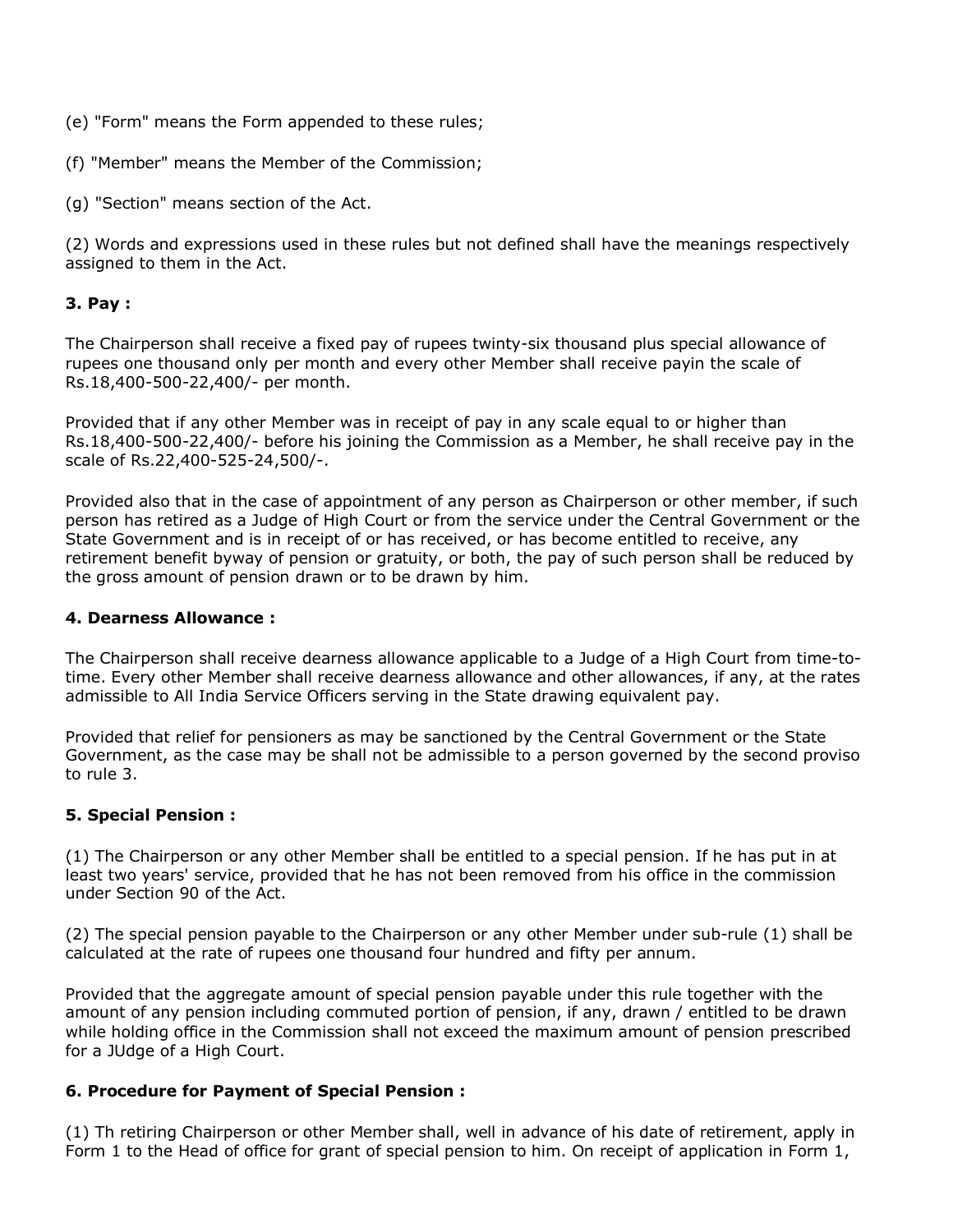the Head of office shall determine the entitlement of such pension in Form II, and transmit the same to the administrative department together with his comments, if any, for countersignature. The administrative department shall send both the forms along with service record of the incumbent to the Accountant-General for assessment of quantum of special pension.

(2) The Accountant-General shall finalise the quantum of special pension and send the admissiblity report to the administrative department.

(3) On receipt of the admissibility report from the Accountant-General, the administrative department shall issue order sanctioning special pension to the Chairperson or other Member.

(4) Pension shall be debited under the relevant head of account.

(5) Payment of special pension shall be made in accordance with the provision of Appendix 17A, and Appendix 17B, of the West Bengal Treasury Rules and the Subsidiary Rules made thereunder, Volume II.

(6) No relief on special pension shall be admissible.

(7) Special pension shall not be commutable

### **7. Leave Encashment :**

The Chairperson or any other member shall be entitled to receive cash equivalent to leave salary in respect of the period of earned leave at his credit at the time of conclusion of his term with the Commission as per the All India Services (Leave) Rules.

### **8. Leave :**

The Chairperson shall be entitled to such leave as is admissible to a Judge of a High Court under any law for the time being in force. Every other Member shall be entitled to such leave as isadmissible under the All India Services (Leave) Rules.

### **9. Leave Sanctioning Authority :**

(1) The Governor shall be the authorithy to grant or refuse leave or to revoke or curtail leave granted to the Chairperson.

(2) The Chairperson shall be the authority to grant of refuse leave or to revoke or curtail leave granted to other Members.

### **10. Provident Fund :**

The Chairperson or any other Member shall be entitled to subscribe to the General Provident Fund at his option and, in the case of his so opting, shall be governed by the provisions of the West Bengal Services (General Provident Fund) Rules :

Provided that if the Chairperson or any other Member was the Judge of a High Court or was a Member of any All-India SErvice immediately before his joining the Commission, he shall be governed by the rules which were applicable to him immediately before joining the Commission.

### **11. Travelling Allowance :**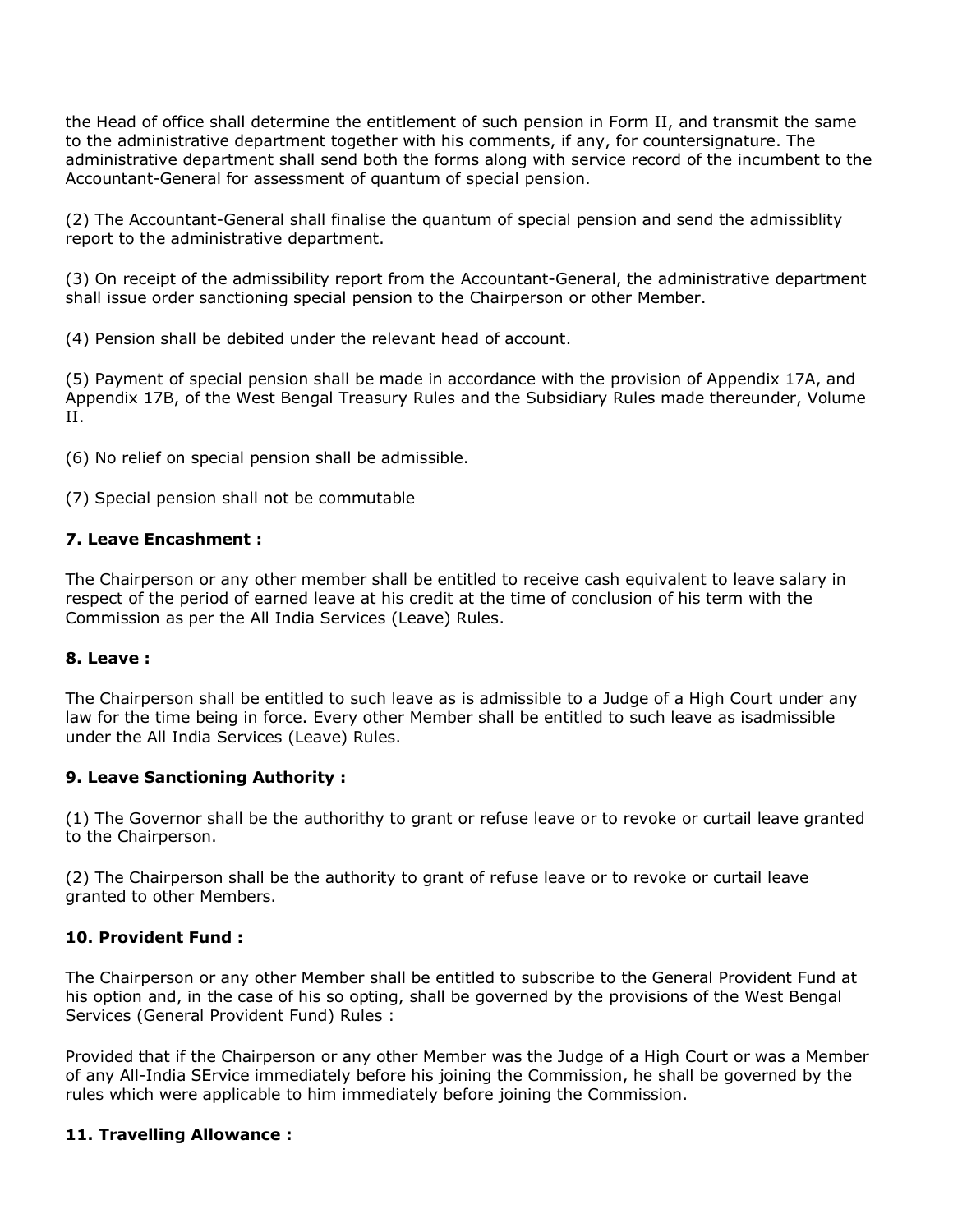While on tour on official duty, the Chairperson shall be entitled to travelling allowance at the same rate, and on the same conditions, as are provided in the High Courts Judges (Travelling Allowance) Rules, 1956, as applicable to a Judge of a High Court. Every other Member shall be entitled to draw travelling Allowance and daily allowance at the rate applicable to All India Service Officers serving in the State and drawing equivalent basic pay.

### **12. Leave Travel Concession :**

The Chairperson shall be entitled to leave travel concession in accordance with the rules applicable in this regard to a Judge of a High Court. Every other Member shall be entitled to leave travel concession at the same rate, and on the same conditions, as are applicable to All India Service Officers serving in the State and drawing equivalent pay.

### **13. Accommodation and House Rent Allowance :**

(1) The Chairperson and every other Member may be provided with an official residence from the general pool of accommodation of the type admissible to an officer of the rank of Secretary to the State Government stationed at Kolkata on payment of such licence fee as may be fixed by the State Government from time-to-time.

(2) When the Chairperson or any other Member is not provided with, or does not avail himself of, the official residence referred to in sub-rule (1), he may be paid house rent allowance in accordance with the rules applicable to a member of the Indian Administrative Service holding the rank of Secretary to the State Government stationed at Kolkata.

(3) Where the Chairperson or any other Member occupies an official residence beyond the permissible period, he shall be liable to pay additional licence fee or payment, as the case mey be, and shall be liable to eviction in accordance with the law applicable to a State Government employee in relation to the premises occupied by him.

### **14. Facilities for Conveyance :**

The Chairperson or any other Member shall be entitled to the facility of staff car in accordance with the staff car rules of the State Government.

### **15. Facilities for Medical Treatment :**

The Chairperson or any other Member shall be entitled to medical treatment and hospital facilitied in accordance with the provisions of the All India Services (Medical Allowance) Rules, 1954, as amended from time-to-time.

### **16. Sumptuary Allowance :**

The Chairperson shall be entitled to sumptuary allowance of five hundred rupees per month.

### **17. Free Water and Electricity :**

The Chairperson shall be entitled to re-imbursement of charges on account of water and electricity consumed at his residence, subject to a maximum of twelve thousand rupees per annum.

### **18. Other Conditions of Service and Perquisites :**

Notwithstanding anything contained in rules 4 to 17, the other conditions of service and the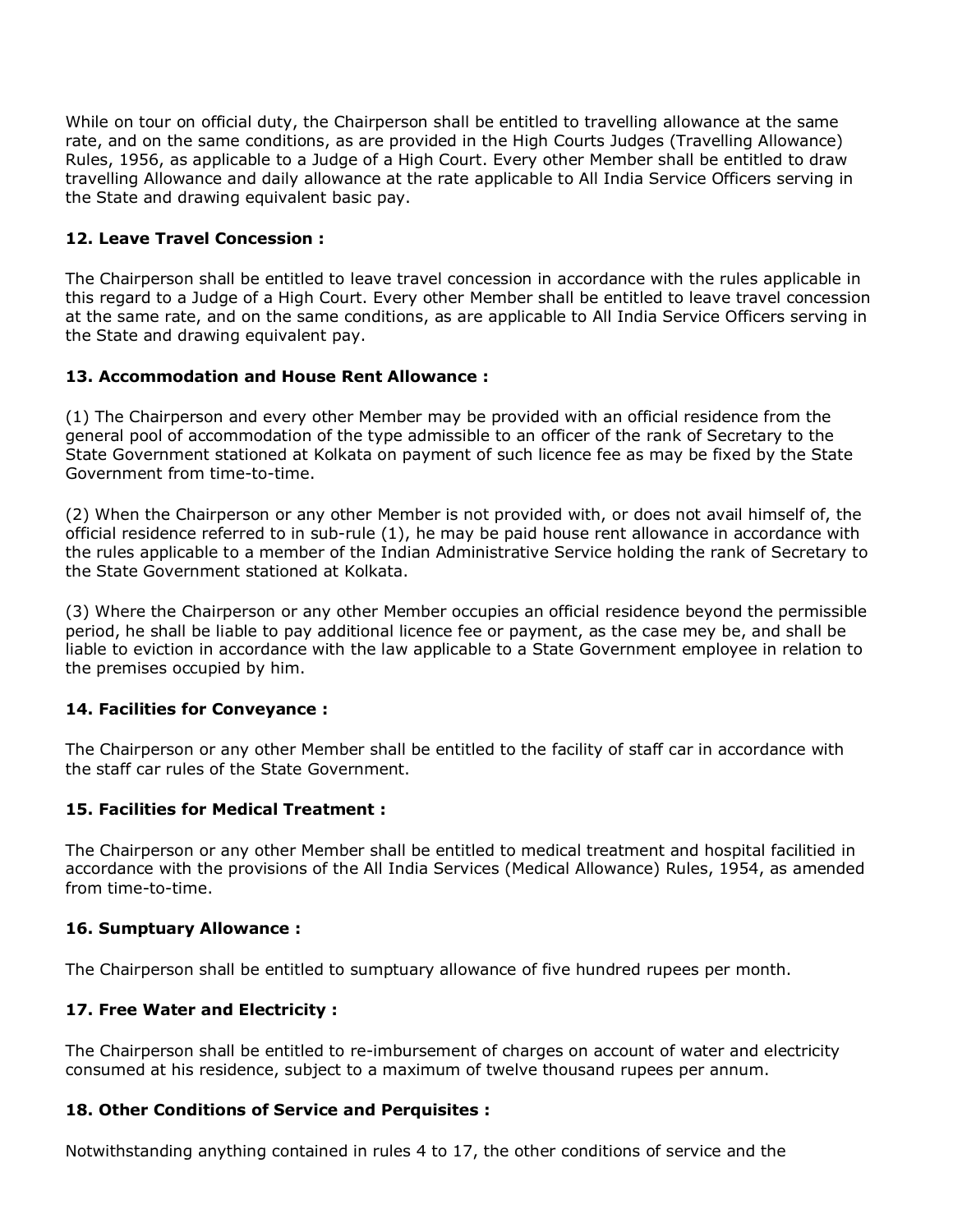perquisites to be available to the Chairperson shall be the same as are admissible to a serving Judge of a High Court as contained in the High Court Judges (Conditions of Service) Act, 1954 (28 of 1954).

## **19. Oath of Office and Secrecy :**

The Chairperson or any other member shall, before entering upon their respective office, make and subscribe to an oath of office and secrecy in Form III before the Minister-in-Charge, Power Department or before the Chief Secretary or the Secretary, Power Department, if the Minister-in-Charge, Power Department, so directs.

### **20. Residuary Provisions :**

The conditions of service, if any, of the Chairperson for which no express provision has been made in this rules, shall be governed by the rules for the time being applicable to a Judge of a High Court. The conditions of service, if any, of every other Member for which no express provision has been made in these rules, shall be referred in each case to the State Government for their decision and the decision of the state Government thereon shall be binding on the Commission.

### **21. Power to Relax Rules :**

The Governor may, by order not inconsistent with the provision of the Act, relax any provision of these rules to such extent, and subject to such conditions, as he may consider necessary for dealing with a case in a just and equitable manner.

## **22. Savings :**

Nothing contained in these rules shall be applicable to the existing Chairperson and other Members and they shall continue to be governed by the West Bengal Electricity Regulatory Commission (Salaries, Allowance and conditions of Services of Chairperson and other member and subscribing to oath of office and secrecy by Chairperson and other Members) Rules, 1999.

### **FORM I**

# [See Rule  $6(1)$ ]

Form of application for sanction of special pension.

- 1. Name of the retiring Chairperson / Member
- 2. Father's Name
- 3. Date of Birth
- 4. Date of Entry into Service under the State / Central Government
- 5. Period of Continuous Service under the State / Central Government
- 6. Date of Joining the Commission
- 7. Date of Expiry of the Term of Appointment in the Commission
- 8. Period of condinuous service in the Commission The Year Months
- 9. Aggregate of the Period of Service under the State / Central Government and the Commission
- 10. Specimen Signature duly attested (3 sets of specimen signature on a separate sheet)
- 11. 3 Copies of a passport size photograph of the retiring Chairperson / Member, duly attested
- 12. 3 Sets of Statements showing particulars of height and personal identification marks duly attested
- 13. Present Address
- 14. Address after Retirement
- 15. Name of the Treasury or the Branch of Public Sector Bank through which the special pension is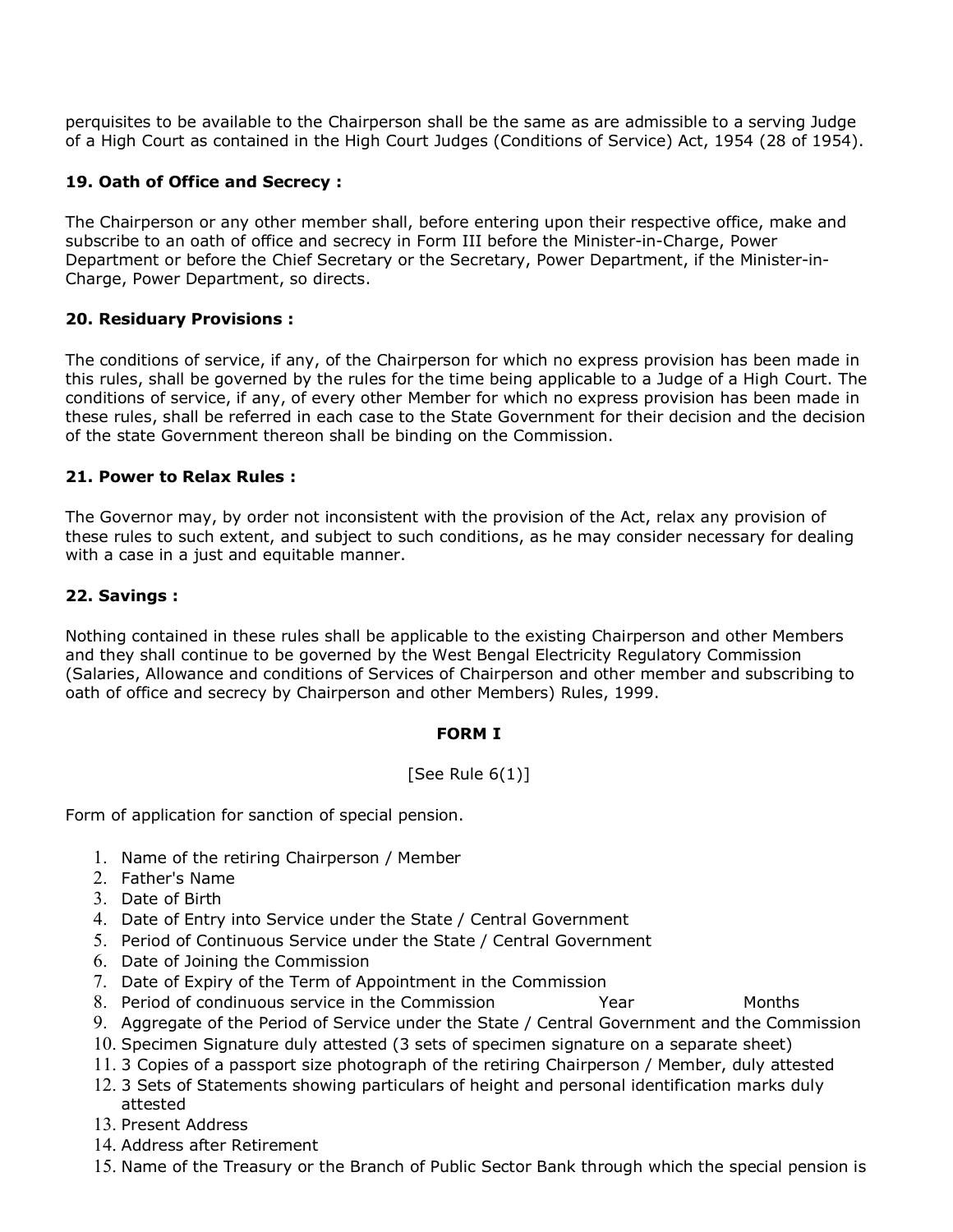to be drawn

16. Particulars of Pension already drawn, enclosing an attested copy of previous pension before communication

| <b>No. of and Date of</b><br><b>Pension Payment</b><br><b>Order</b> | <b>Amount</b><br>оf<br><b>Pension</b> | <b>Name of</b><br>Treasury<br><b>Bank</b> | <b>Whether previous</b><br>service relates to<br><b>Central or State</b><br>Government | <b>Name of the Accontant</b><br><b>General authorising</b><br><b>Pension</b> |
|---------------------------------------------------------------------|---------------------------------------|-------------------------------------------|----------------------------------------------------------------------------------------|------------------------------------------------------------------------------|
| (1)                                                                 | (2)                                   | (3)                                       | (4)                                                                                    | (5)                                                                          |
|                                                                     |                                       |                                           |                                                                                        |                                                                              |
|                                                                     |                                       |                                           |                                                                                        |                                                                              |
|                                                                     |                                       |                                           |                                                                                        |                                                                              |
|                                                                     |                                       |                                           |                                                                                        |                                                                              |

**Signature with Designation**

### **FORM II**

### [See Rule  $6(1)$ ]

Form for determination of entitlement of special pension

- 1. Name of the retiring Chairperson / Member
- 2. Father's Name
- 3. Date of Birth
- 4. Permanent Residential Address
- 5. Present / Last Appointment
- 6. Date of Entry into Service under State / Central Government
- 7. Period of Qualifying Service under the State / Central Government
- 8. Date of Beginning of Service in the Commission
- 9. Date of Ending of Service in the Commission
- 10. Total Qualifying Service rendered in the Commission
- 11. Period of service qualifying for special pension
- (a) Period of service under the State / Central Government
- (b) Period of Service under the Commission

12. Gross amount of pension and nature of pension, if any, authorized after revision, for previous service under the State / Central Government

13. Proposed special pension calculated with reference to the provisions contained in rule 6 of the West Bengal Electricity Regulatory Commission (Salaries, Allowances nd Conditions of Service of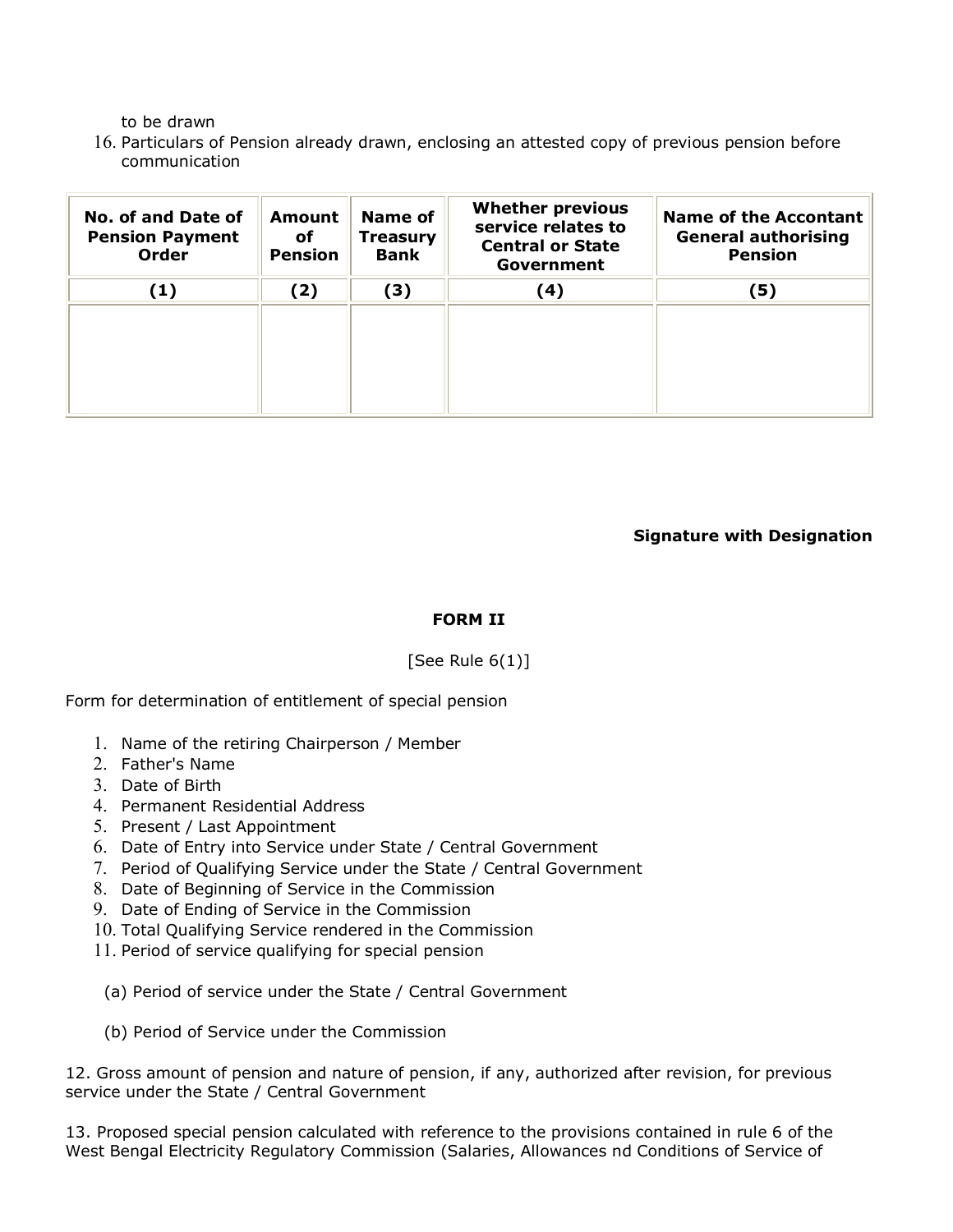Chairperson and other Members and subscribing to oath of office and secrecy by Chairperson and other Members) Rules, 2004

14. Date from which special pension is to commence

15. Place of payment of special pension (Treasury / Public Sector Bank)

16. Certified that

(i) No Demand Certificate has been obtained from the Estate Officer (only in regard to cases where general pool accommodation has been allotted);

- (ii) No advance of any kind is outstanding;
- (iii) No librarybooks are outstanding;
- (iv) The retiree has paid all the dues;

(v) A certificate has been obtained from the Secretary of the Commission that all articles provided for official use have been received back and that no demand is outstanding.

- 17. Personal identification marks, if any
- 18. Height

### **Signature of the Head of Office**

Details of service of Shri / Shrimati / Kumari ..........................................................................

Date of Birth ...................................

| <b>Establishment Appointment Officiating Date of   </b><br>Substantive Beginning |  |   |  | <b>Date</b><br>of<br>$\overline{\phantom{a}}$ Ending | <b>Reckoning Reckoning</b><br>$\ \mathsf{as} \ \mathsf{Service}\ $ as Service $\ \mathsf{Remarks}\ $<br>Years -<br><b>Months -</b><br><b>Days</b> | Period of Period of<br>Years-<br><b>Months-</b><br><b>Days</b> |    |  |
|----------------------------------------------------------------------------------|--|---|--|------------------------------------------------------|---------------------------------------------------------------------------------------------------------------------------------------------------|----------------------------------------------------------------|----|--|
|                                                                                  |  | 3 |  | 5                                                    | 6                                                                                                                                                 |                                                                | -8 |  |
| Total Period of Service                                                          |  |   |  |                                                      |                                                                                                                                                   |                                                                |    |  |

**Head of Office**

**Countersigned**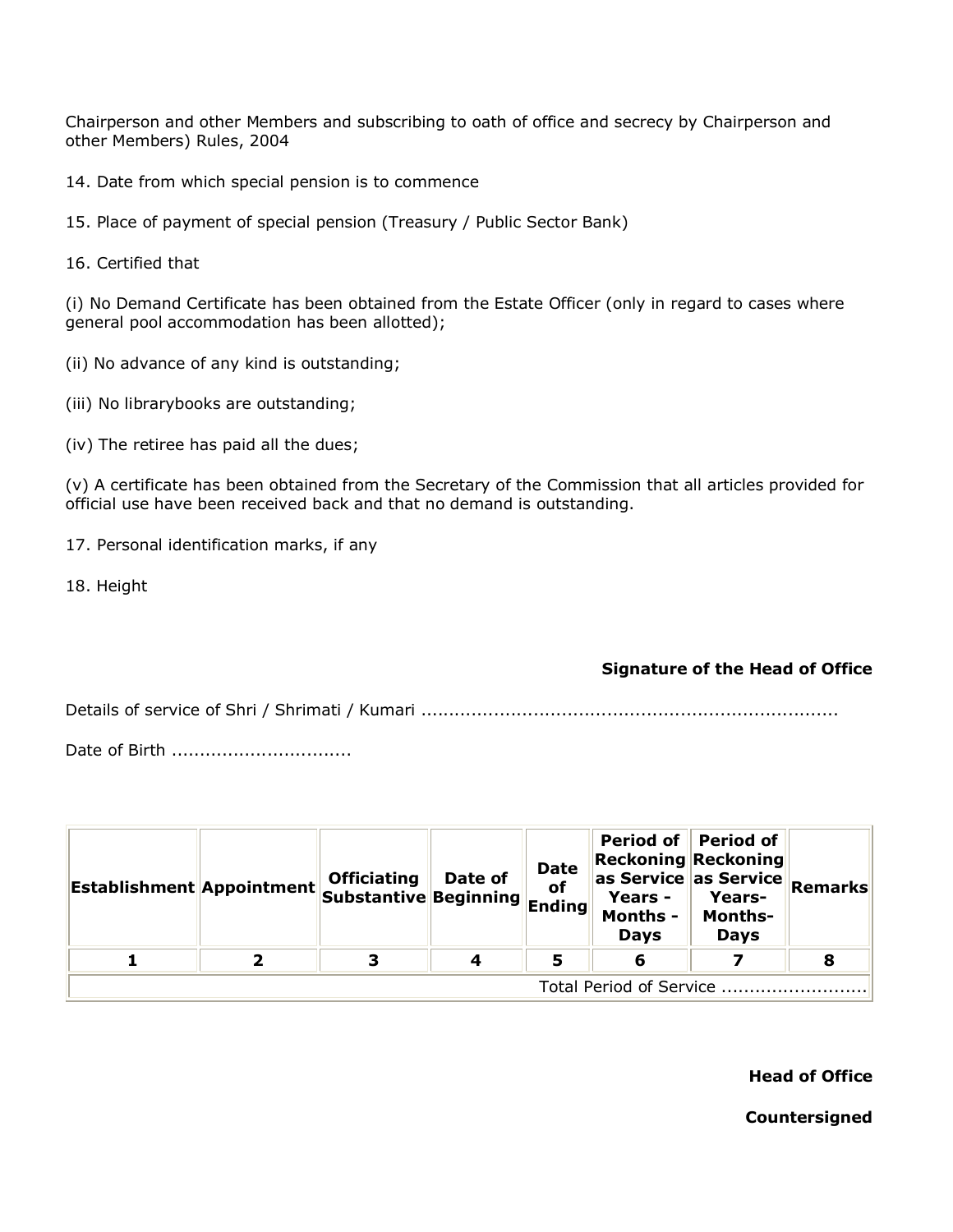### **Head of the Department**

### **FORM III**

[See Rule 19]

Form of Oath of office and Oath of secrecy for Chairperson / Members of the West Bengal Electricity Regulatory Commission.

I, ....................................................................... have been appointd Chairperson / Member of the West Bengal Electricity Regulatory Commission, do swer in the name of God / solemnly affirm that I will bear true faith and allegiance to the Electricity Act, 2003 (36 of 2003), and that I will discharge and perform the duties of my office to the best of my ability, knowledge and judgement, without fear or favour, affection or ill will, and that I will not directly or indirectly communicate or reveal to any person any matter which shall be brought under my consideration, or shall become known to me as Chairperson / Member of the West Bengal Electricity Regulatory Commission except as may be required for the due discharge of my duties as such Chairperson / Member of the Commission.

### **Signature of Chairperson / Member**

By order of the Governor,

 **P.Roy**

 **Principal Secy. to the Govt. of West Bengal**